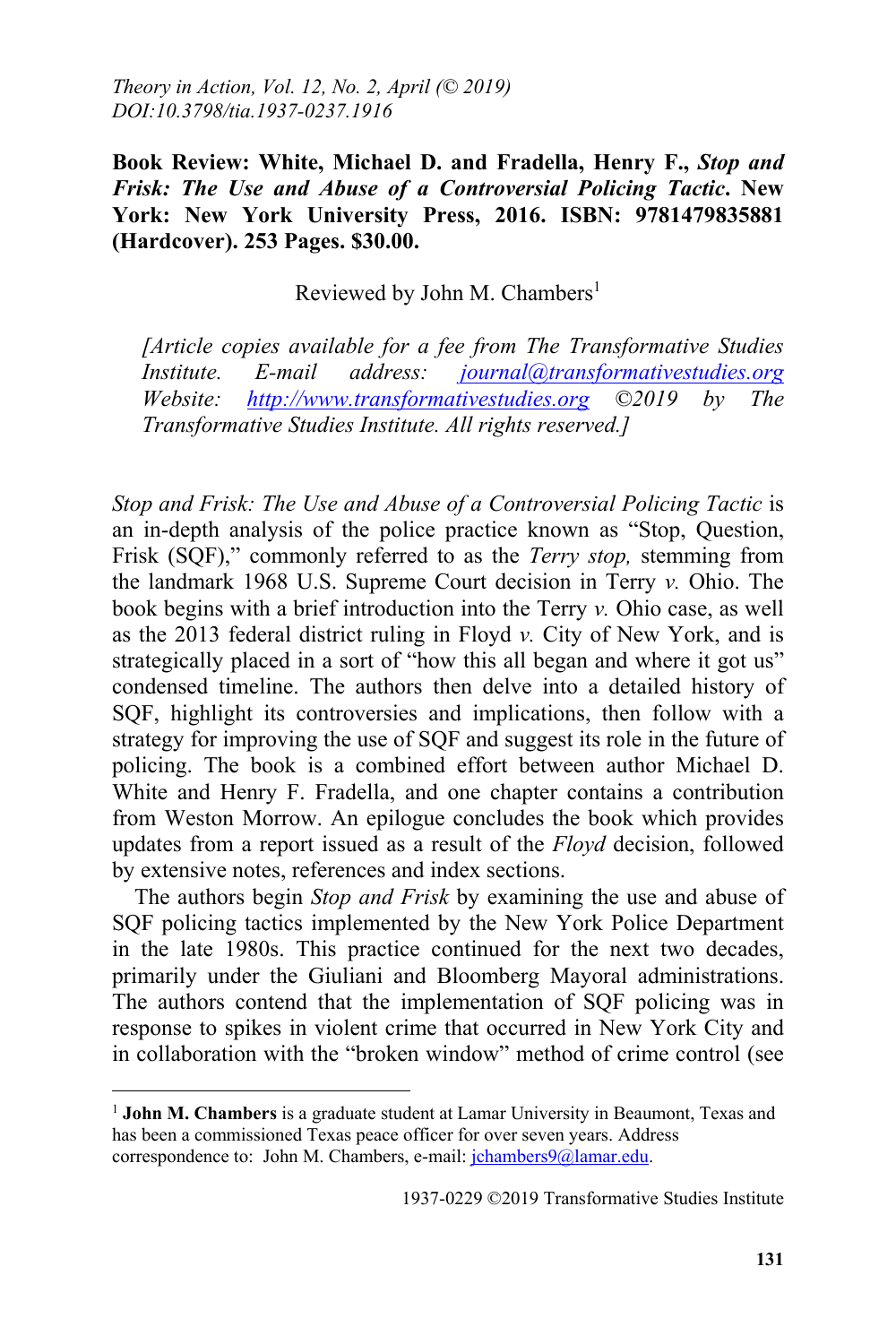Kelling and Wilson, 1982). According to the authors, this aggressive style of order-maintenance policing revolves around the idea that if no one repairs the proverbial broken window, then other things will start to break, as it is believed that no one cares enough, ultimately resulting in a breakdown of social order. *Stop and Frisk* provides a compelling argument that this overly aggressive use of SQF stops, or *Terry stops*, resulted in more harm (souring of community relations) than good (crime reduction) and furthermore lead to the violation of thousands of people's 4th and 14th Amendment rights. The authors argue that *Terry stops* harken back to the 19<sup>th</sup> Century slave patrols and are disproportionally used in modern times against minorities and low-income citizens. Fortunately, not all hope is lost in *Stop and Frisk*, as the book infers that careful, strategic planning of SQF's coupled with well-trained, non-disparaging officers and implemented in a legitimate, accepted crime control method can produce results unobjectionable to all involved stakeholders. The authors' analysis of SQF historical context, combined with their strategies of both police officer selection and training, and incorporating *Terry stops* into modern crime control programs, show a promising future for a once volatile police practice into an effective crime reduction tool.

The U.S. Supreme Court likely had good intentions with the 1968 Terry *v.* Ohio decision to reduce the burden of proof to reasonable suspicion in the name of police officer safety. According to Officer McFadden's testimony in the above case, no  $4<sup>th</sup>$  Amendment violation occurred when he stopped and frisked two suspects, which lead to the discovery of two firearms and resulted in their arrests. The authors propose, however, that McFadden's testimony during the suppression hearing did not match his original report and insinuate in the book that his real suspicions for stopping the men were racially motivated. Whether McFadden was racially profiling the men is debatable, but what is not easily countered are the statistics *Stop and Frisk* reveals regarding the SQF practices of the NYPD. The authors provide compelling research that the use of SQF tactics in NYC are disparaging to minorities and predominantly yield misdemeanor charges when arrests are made. Additionally, this aggressive tactic significantly reduces public perceptions of police officers and degrades relations. Other studies of the NYPD during this timeframe show remarkably similar findings. The NYPD conducted 4.4 million stops between the years of 2004-2012; of these, 80% were African American or Hispanic people, although they represented only 53% of the population (Simmons, 2014). Of these millions of stops, 88% resulted in no further law enforcement action;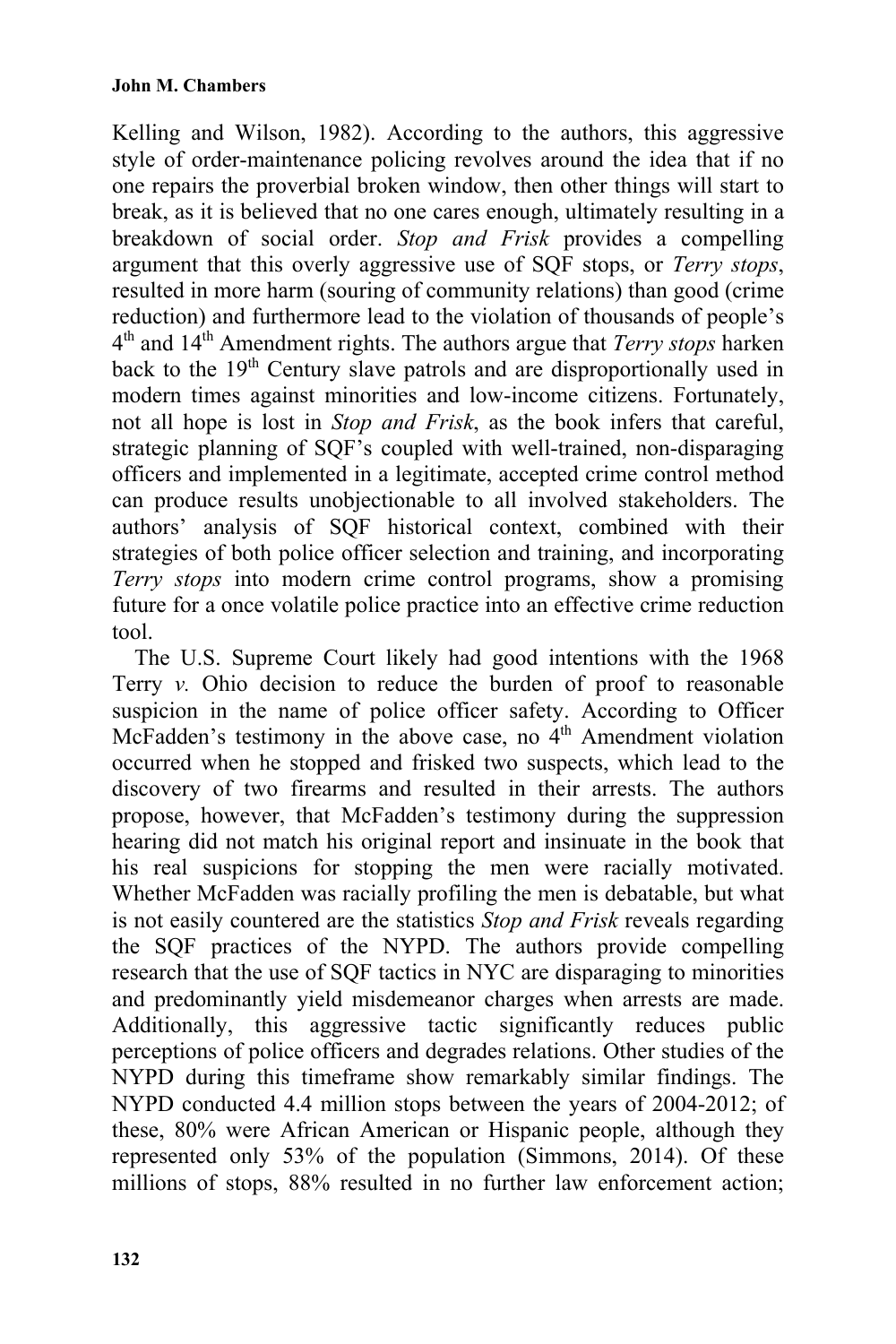additionally African Americans were 14% more likely to have forced used against them by police than were Caucasians. What stands clear when studying the NYPD's use of SQF tactics is that many law-abiding citizens experienced unnecessary violence at the hands of police, especially those who were in most need of police protection. Finally, many minority citizens believed the police were imposing a socially stigmatizing "racial tax" on them and when surveyed by the VERA Institute of Justice, only 15% of urban New York City residents believed the police were honest (Simmons, 2014).

Despite the great length the authors go to defining SQF as an abused police tactic, what is lacking is accountability on behalf of prosecutors. Investigative research into NYC prosecutors shows that only one prosecutor from the Bronx questioned the legality of SQF tactics, while the others remained "sidelined" (Green, 2017). This is an important phenomenon as prosecutors are public officials and the chief elected law enforcement officers of their district, able to investigate and charge police officers who execute *Terry stops* in a criminal manner that violates citizen's Constitutional rights (Green, 2017). In addition, prosecutors have the ability to decline unlawful charges brought about by police misconduct. While the authors of *Stop and Frisk* are not overly critical of police conduct, they do provide strong recommendations for improving police performance.

 Perhaps the most engaging portion of the book occurs in Chapter Five, in which the authors call for a more careful selection of police personnel. They argue that an intense screening process should take place to flag specific officers who are likely to be unfit for police work. A similar screening process should be used to identify potential officers who are competent and beneficial to the department as a whole. *Stop and Frisk* also illustrates that there are both professional and nonprofessional police officers, the latter being further subdivided into distinct categories (enforcers, reciprocators, avoiders) based on the officer's composition of passion and perspective. The authors call for more realistic and effective training that begins at the academy, is reinforced during field training, and continues throughout in-service education to promote professional policing. Additionally, the training should be designed around the community's needs and problems in which the officer will be serving to achieve the proper ratio of passion and perspective. Finally, there is a call for supervisors and administration to clearly define department policy and hold officers accountable for their behaviors, including the use of an independent auditor that provides external, third-party oversight.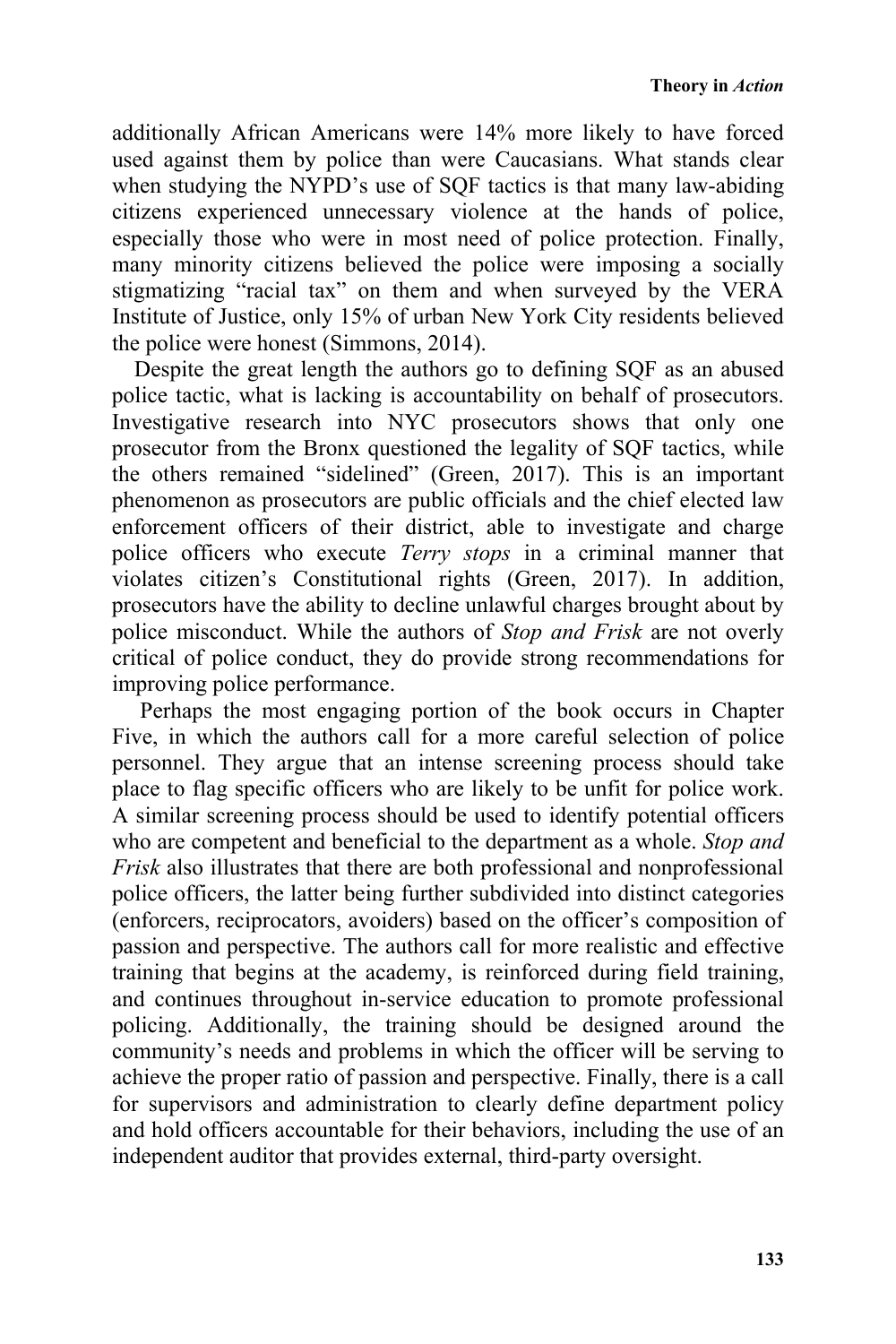## **John M. Chambers**

The *Floyd v. City of New York* decision also called for the use of independent monitors and recommended the implementation of body worn cameras by police (Simmons, 2014), another suggestion given in *Stop and Frisk*. To successfully screen police applicants, it must be clear what characteristics should be flagged as potential disqualifiers. A study of 711 police applicants (426 of whom were hired) in Minnesota and Kansas who were all administered the Minnesota Multiphasic Personality Inventory-2 Restructured Form (MMPI-2-RF) revealed characteristics that were prevalent among officers who had become problematic (Tarescavage, Fischler, Cappo, Hill, David, and Ben-Porath, 2015). The MMPI-2-RF scores of officers that had been involuntary discharged, received Internal Affairs complaints or Civilian Review Authority Complaints were compared to the scores of officers who were not problematic. The research showed a strong correlation between officers that scored high in the fields of Thought Dysfunction (THD) and/or Behavioral-Externalizing Dysfunction Domains (BXD) with officers that were classified under "supervisor would not hire again" (Tarescavage et al., 2015). High THD scores correlated with such behavior as using excessive force, deceptiveness and use of inappropriate language, while high BXD scores correlated with frequently sustained complaints and recommendation for Psychologist evaluation (Tarescavage et al., 2015). By using evidence-based screening tools, such as the MMPI-2-RF, police departments may realize a decline in unfit and oppressive officers. As previously mentioned, prosecutors also play a significant role in police behavior and the ABA of Criminal Justice Standards recommends District Attorneys provide law enforcement officers with legal advice regarding best policing practices (Green, 2017).

 Problem Oriented Policing (POP) is a crime reduction method that utilizes community resources and targets underlying problems to alleviate the crime and disorder plaguing the objective area (Weisburd, Telep, Hinkle, & Eck, 2010). *Stop and Frisk* identifies POP as an important part of 21<sup>st</sup> Century law enforcement and a method of crime control that can greatly benefit from the limited and targeted use of SQF tactics. The book cites the city of Boston using SQF as an enforcement tool in conjunction with POP to reduce violent crime by 20% (164). By limiting SQF practices to measured and purposeful targeted usage, racial disparagement can be minimized or eliminated, unlike the widespread use that occurred in New York City. An analysis of 45 POP studies showed a decrease in crime (44.45% on average, 32.49% average when weighted for population differences) in 43 of the studies (Weisburd, Telep, Hinkle, & Eck, 2010). Likewise, indirect results showed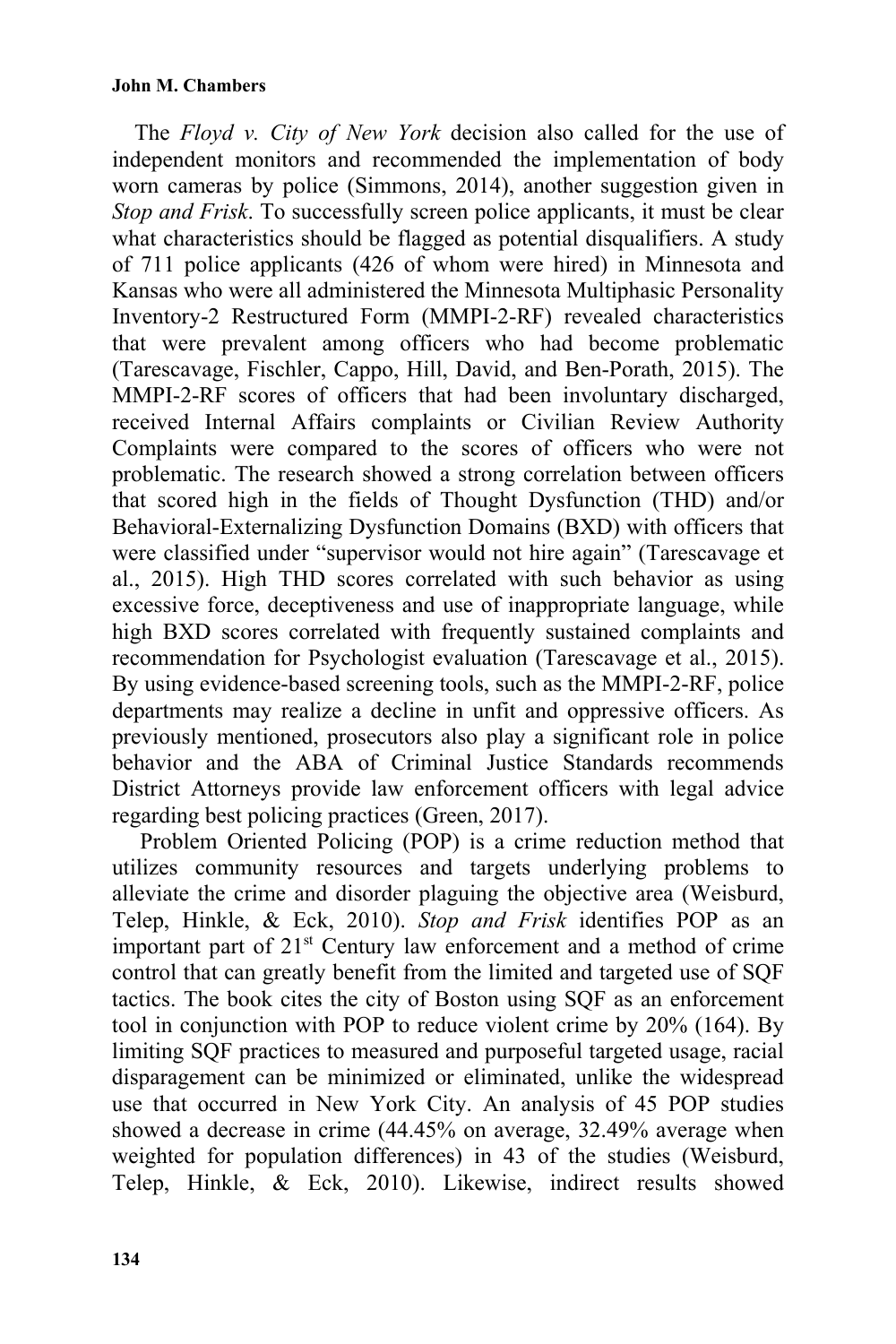reductions in fear among citizens, increase in probation terms completion and increased confidence in police (Weisburd, Telep, Hinkle, & Eck, 2010). Had the NYPD administration used discretionary SQF tactics combined with a POP program, it is likely they would have realized the same reduction in crime without the racial tension. *Stop and Frisk* proposes that the diminishing crime rates of NYC did not occur due to SQF but for other crime control methods being used at the time throughout the country. Additionally, the authors claim that the NYPD self-reported violent crime statistics did not correspond with the FBI's Uniform Crime report statistics from the same timeframe, suggesting falsified reporting. Hot spot policing utilizes crime mapping to construct a place-based strategy of allocating police resources and is believed by some criminologists to be the real reason for crime reduction in New York over the last two decades (Lazzati & Menichini, 2015). Again, *Stop and Frisk* identifies hot spot policing as a crucial element of 21<sup>st</sup> crime fighting and suggests that it too can be combined with targeted SQF tactics. By utilizing offender-focused strategies, SQF can be more precisely aimed at problem people, again avoiding widespread usage resulting in tensions among low-income or minority populations. The authors cite the use of this practice in Los Angeles with the creation of chronic offender bulletins, detailing fugitives and the hot spots they frequent. While some critics accuse hot spot policing of merely causing crime displacement, research has contrarily shown a spillover effect of crime reduction occurs when police resources are reallocated from an improved area to nearby neighborhoods (Lazzati and Menichini, 2015).

*Stop and Frisk: The Use and Abuse of a Controversial Policing Tactic*  is a valuable resource for law enforcement strategy implementation. The book details the sometimes dark history of stop, question and frisk tactics and also offers improvements for police officer performance and suggests that there is a place for this controversial yet effective law enforcement tool in the 21<sup>st</sup> Century, when appropriately applied. Recently, the U.S. President has called for the reinstatement of stop and frisk police tactics to combat the high violent crime rate in the city of Chicago (Riechmann and Tarm, 2018). This declaration received harsh, critical responses and rightfully so. As the book points out, the Chicago Police Department recently attempted an SQF program which ended with a report from the American Civil Liberties Union criticizing the practice for its racial profiling and disproportionate enforcement among minority populations. It is imperative that any police department, regardless of size or location, strategically plan the implementation of SQF or face the disasters of racial tension and civil rights violations. Law enforcement